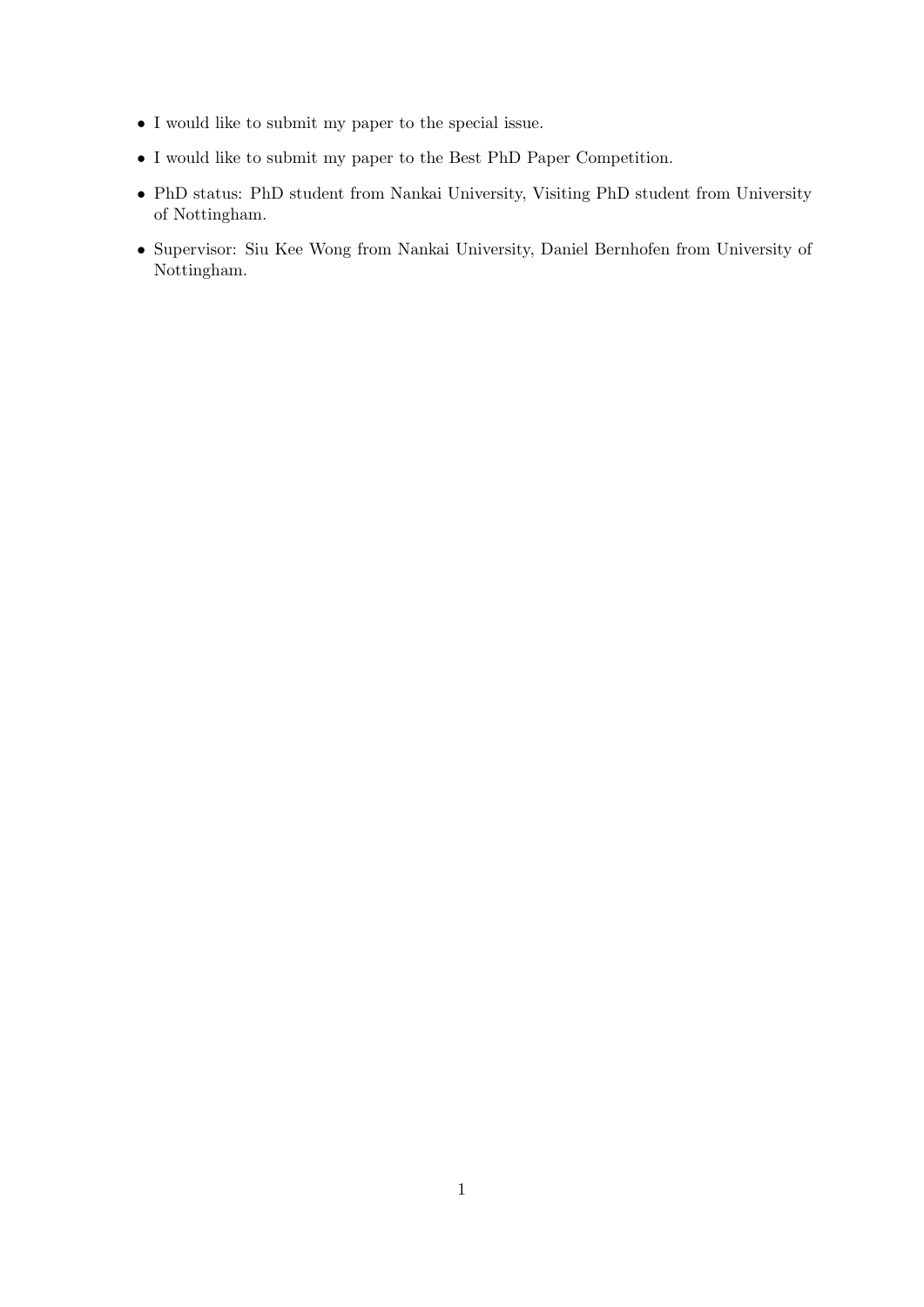# Offshoring, Factor Price and Welfare: From A Specific Factor View

Yao Liu ∗†

School of Economics, Nankai University, China GEP and School of Economics, University of Nottingham, UK

8th June 2010

#### Abstract

This paper presents a specific factor model of a small open economy to show the factor price effect and welfare effect of offshoring. Different to ambiguous factor price effect of offshoring under Heckscher-Ohlin framework, the conclusions of this paper is clear-cut. Offshoring will benefit specific factor (skilled labour and land), hurts some non-specific factor (unskilled labour), and enlarge the skilled and unskilled wage gap in home country. This conclusion is independent of factor intensity of offshoring fragment, complete or incomplete specialization at equilibrium and whether international capital mobility is allowed. However, a welfare loss of home country after offshoring might be possible either with or without international capital mobility because of the redistribution of incomes to different factor owners. If certain amount of unskilled labour is trained to update skills, changes of factor prices are depending on the pre-training equilibrium, international capital mobility and capital intensity of fragments.

Keywords: Offshoring, Specific Factor Model, Factor Price, Welfare

JEL Classification: F11 F16

<sup>∗</sup>Address: B52, Sir Cliver Granger Building, University of Nottingham, Nottingham, NG9 ARD, UK. Email: nkly@mail.nankai.edu.cn.

<sup>&</sup>lt;sup>†</sup>I thank Daniel Bernhofen and Wilhelm Kohler for helpful comments and suggestions.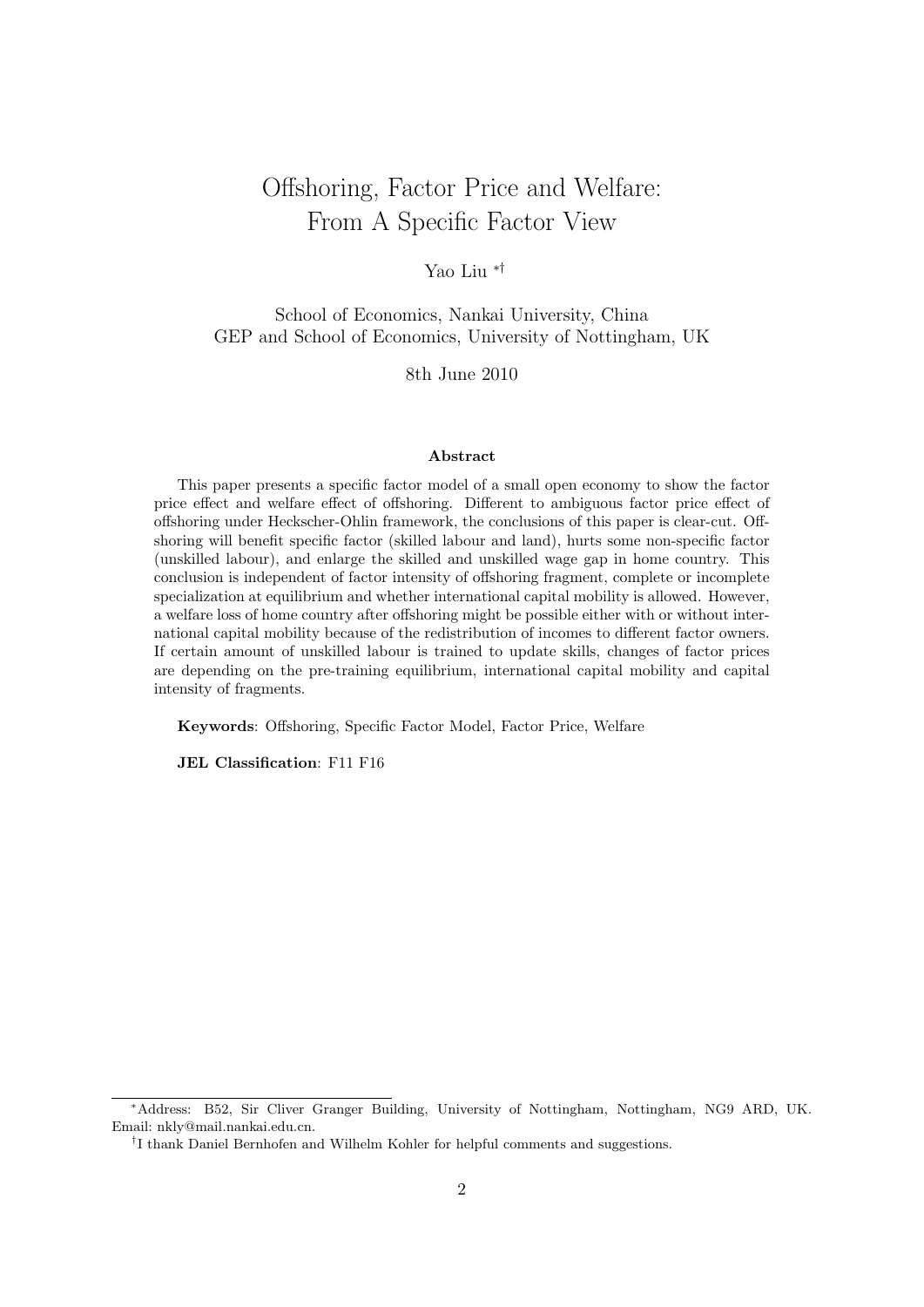### 1 Introduction

Since the 1970s, the phenomenon of a rising trend of wage gap between skilled and unskilled labour has becomes common both in developed and developing countries. This issue attracts a series of theoretical and empirical studies on the mechanism behind. Recently, a wave of studies focused on international trade in intermediates helps to explain the major reason of the wage inequality, besides technological progress and international trade in final goods.

Arndt [1997] develops a 2\*2\*2 model under conventional Heckscher-Ohlin trade model, and shows that offshoring may increase, rather than decrease, employment by creating more jobs in the remaining activities. Offshoring by labour-intensive importable industries will raise both employment and wages, which is good news to the workers. Feenstra and Hanson [1996, 1999] tell a story about fragmentation between USA and Mexico, in which labour is treated differently as skilled labour and unskilled labour. Wage inequality will be enlarged in both countries if USA outsources the least unskilled intensive component, but from the Mexicos point of view, it is the most skilled intensive. They argue that rising wage inequality in Mexico is linked to capital inflows from abroad, which corresponds to an increase in offshoring by multinationals and shifting production in Mexico towards relatively skill-intensive goods, therefore increases the relative demand for skilled labour. Jones and Kierzkowski [2000]continue the analysis by expanding Arndt [1997] to a model of multi-goods 2- inputs. In their model, if a country loses the labour-intensive segment, the wage rate need not fall, dependent on whether the countrys factor endowment proportion is greater than either segment, or less than either segment, or lies within the core of diversification of the fragmented process. However, most of the works of offshoring based on the Heckscher-Ohlin framework get ambiguousness of conclusions in terms of wage effects of offshoring or depend on factor intensity of offshoring fragment, which makes relevant policy even harder in practice.

This paper is trying to explain the impact of offshoring from an alternative view: the specific factor model, and trying to show whether the factor price effect and welfare effect of offshoring in specific factor model is robust. I present a general equilibrium model of two countries with perfect competitive industry X and Y. The final goods X is produced by land and unskilled labour, and the final good Y is assembled by the fragment N and M. Only fragment N can be offshored to a lower cost production location. Land and skilled labour are specific factors to each industry, while unskilled labour and capital are mobile. The factor price effect and welfare effect of offshoring can be shown by comparative statics analysis, comparing the post-offshoring factor prices and welfare with the pre-offshoring equilibrium. Not surprisingly, relative wage gap between skilled and unskilled labour will increase after offshoring, independent of factor intensity of offshoring fragments, international physical capital mobility, and specialization degree at the equilibrium. The conclusion of factor price effect of offshoring is more robust than that in H-O framework, and more normal sounding to explain the real world. But the welfare after offshoring might be worsened because of the redistribution of incomes to different factor owners.

Jones [1971] began the specific factor model, and the conclusions have been proved robust. Among very few works on offshoring based on the specific factor framework, Kohler [2001, 2004] presents an international fragmentation model with 2 final-goods 2 intermediate-goods 3 factors. However, my model is the first one to explain offshoring with factor specificity in a standard mathematic way, as far as I know. Another feature of my model is that the labour are treated as skilled and unskilled labour according to its skill and specificity. International capital mobility is highlighted here to show whether the factor mobility is crucial to the impact of offshoring on factor price and welfare.

Analyzing offshoring under specific factor framework is both of theoretical importance and practical significance. In the real world, economys response to exogenous disturbance may not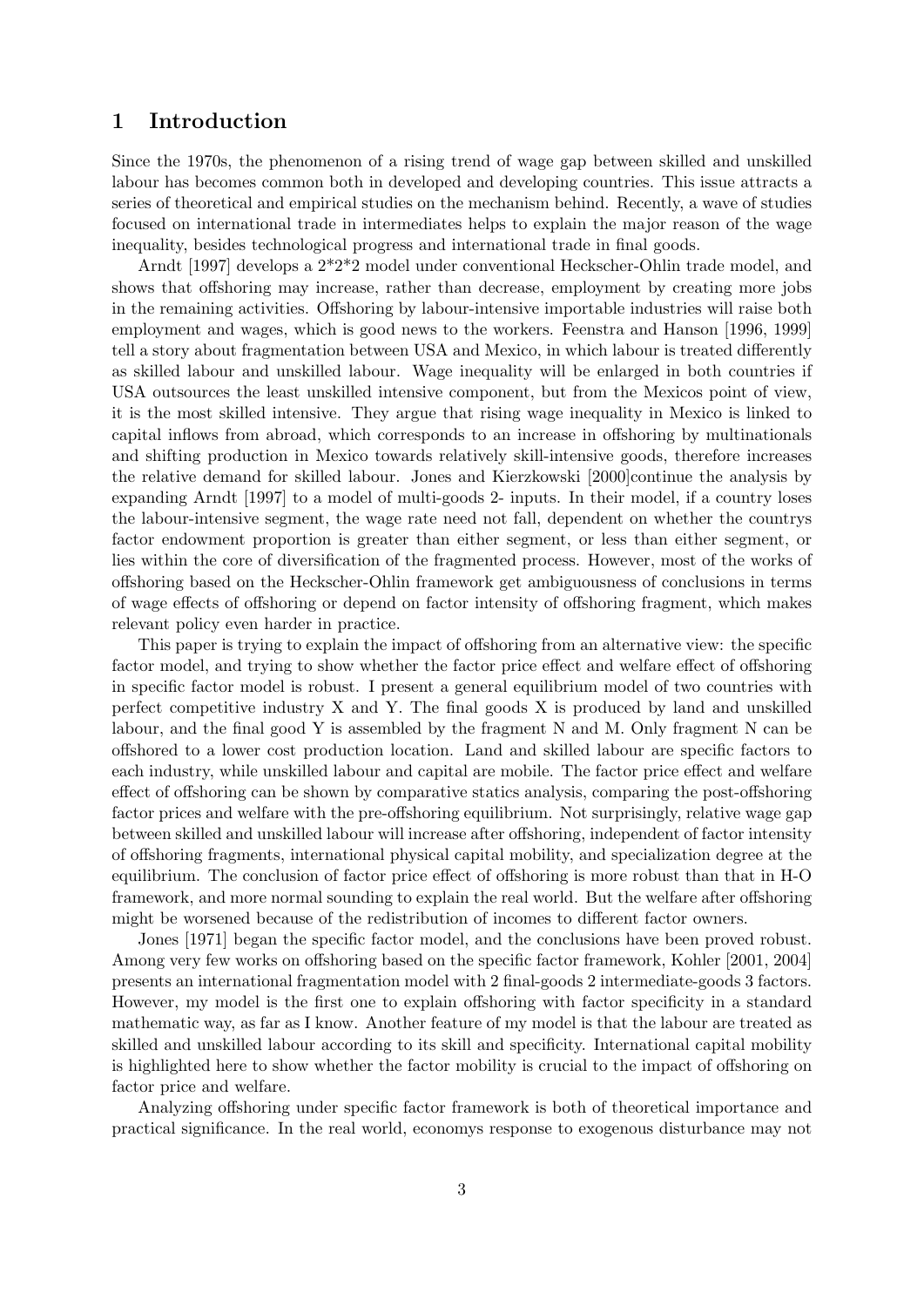cause an adjustment of factor reallocation, if factors are specific to the industry, such as some kind of physical capitals and human capitals. Davis et al. [1998] show that the magnitude of gross job flows falls sharply with the relative level of plant wages. High level of specific human capital with high wages implies greater durability in the employment relationship, which means that higher-wage workers are more specific to an industry comparing to lower-wage workers. Why not take the skilled labour as a specific factor in an industry to investigate the effect of offshoring? Obviously, researchers or designers, after years of education and training, are more professional and stickier to a company, rather than cleaner or housekeeper.

The rest of my paper is organized as follows. In Section 2 we first show the equilibrium of an open economy without offshoring, and then talk about the equilibrium after offshoring with and without international capital mobility. We compare the welfare of home country before and after offshoring in Section 3 and extend the model to consider the unskilled labour training for skilled labour in Section 4. Section 5 concludes.

### 2 Basic Model

We first focus on the equilibrium of small open economy without offshoring, and then compare the equilibrium after offshoring with and without international capital mobility to it. We keep the assumption of specific factor model and try to identify the factor price effect and welfare effect.

### 2.1 Equilibrium before offshoring

As the standard specific factor model, there are two final goods, agricultural product X and industrial product Y, in a perfect competitive open market in country H, facing given world prices. X is produced by land  $(T)$  and unskilled labour  $(L)$ , but Y is assembled by intermediate N and M without further cost. M has more technology content than N, as we need unskilled labour  $(L)$  and capital  $(K)$  to produce N, and capital  $(K)$  and skilled labour  $(S)$  to produce M. Land is a specific factor to industry X, and skilled labour is a specific factor to sector M in industry Y. The nonspecific unskilled labour moves between industry X and Y, and capital moves between sector N and M within industry Y. Figure 1 shows the relationship of inputs and outputs in country H.



Figure 1: Inputs and Outputs in Country H

Here we assume that offshoring is not applicable at the moment because of production technology or a country's trade policy. All the intermediates (M and N) are produced in country H.  $\overline{T}, \overline{L}, \overline{K}, \overline{S}$  stand for the factor endowments in country H, and  $r_i$  stands for the price of factor i. The production functions for product X, Y, N, M in country H are Cobb-Douglas function, as shown below<sup>1</sup>:

<sup>&</sup>lt;sup>1</sup>Superscript of variables in this paper means sector X, N, M or Y.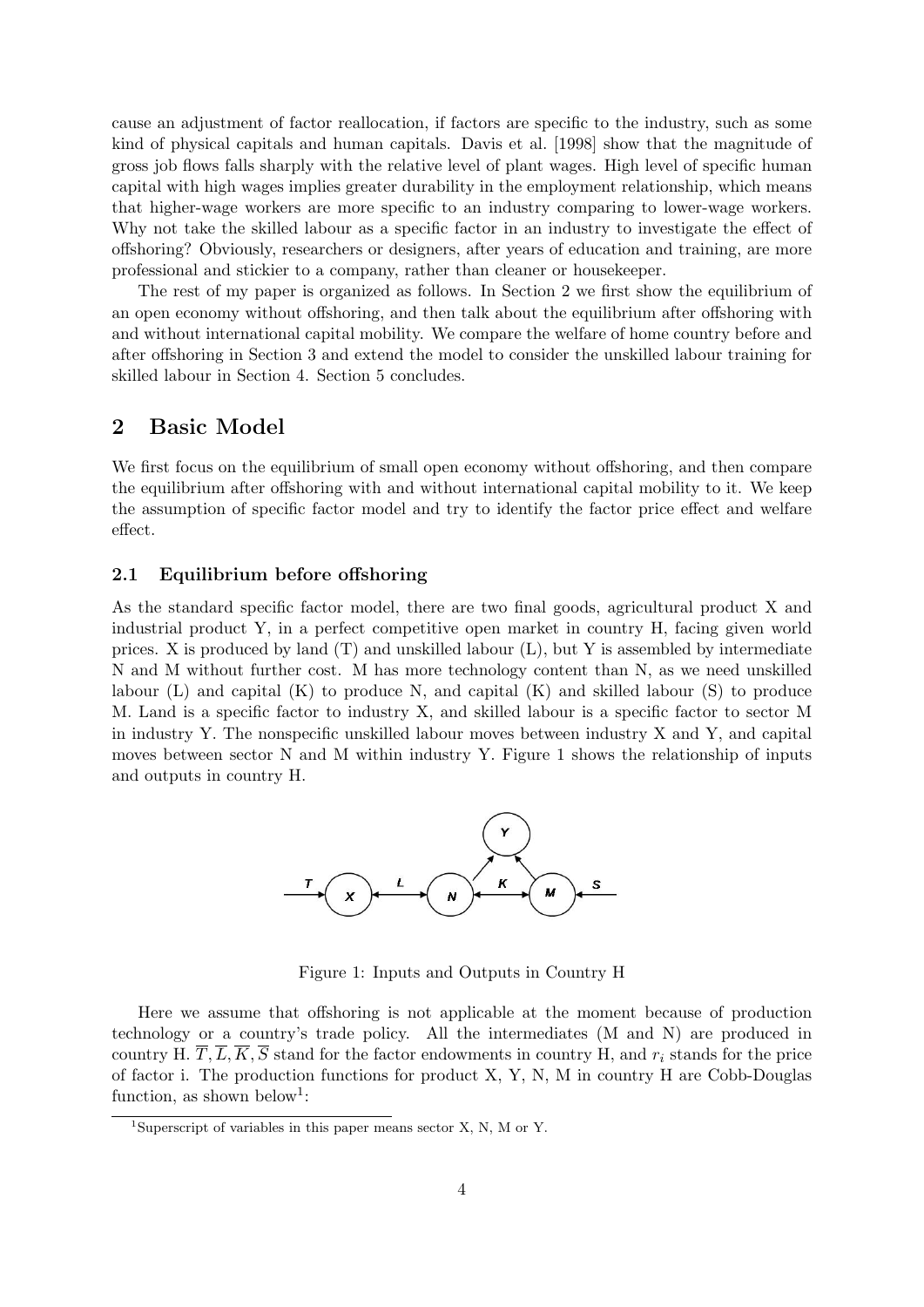$$
Q^X = f^X(T, L), Q^Y = f^Y(Q^N, Q^M), Q^N = f^N(L, K), Q^M = f^M(K, S),
$$
\n(1)

Let the price of X equal to 1, and the price of Y equal to  $p<sup>Y</sup>$ . The prices of fragments N and M are  $p^N$  and  $p^M$ . If  $a_{ij}$  epresents the quantity of factor i required per unit output of goods j, the basic competitive equilibrium without offshoring is determined by factor market clearing conditions and zero profit conditions.

Factor market clearing conditions in country H:

$$
a_{TX}Q^X = \overline{T}
$$
 (2)

$$
a_{SM}Q^M = \overline{S}
$$
 (3)

$$
a_{LX}Q^X + a_{LN}Q^N = \overline{L}
$$
\n<sup>(4)</sup>

$$
a_{KN}Q^N + a_{KM}Q^M = \overline{K}
$$
\n<sup>(5)</sup>

Zero profit conditions of firms in Country H:

$$
a_{TX}r_T + a_{LX}r_L = 1\tag{6}
$$

$$
a_{LN}r_L + a_{KN}r_K = p^N \tag{7}
$$

$$
a_{KM}r_K + a_{SM}r_S = p^M \tag{8}
$$

Perfect Competition of industry Y ensures that

$$
a_{NY}p^N + a_{MY}p^M = p^Y \tag{9}
$$

The exogenous variables are product prices  $(p^{j})$ , factor endowments  $(\overline{T}, \overline{L}, \overline{K}, \overline{S})$  and techniques of production  $(f^j)$ . So equation (2) to equation (8) could be taken to represent all the equilibrium relationships for a competitive economy. Competition ensures that unit costs are minimized, and each  $a_{ij}$  depends upon the ratio of factor prices in sector j. Solve equation (2) (3) for each  $Q<sup>j</sup>$  and substitute into equation (4) (5) to obtain equation (10):

$$
\overline{L} - \frac{a_{LX}}{a_{TX}} \overline{T} = \frac{a_{LN}}{a_{KN}} (\overline{K} - \frac{a_{KM}}{a_{SM}} \overline{S})
$$
(10)

Since the  $a_{ij}$  depend on factor prices, equation (6) (7) (8) (10) provide a set of four relationships in the four factor prices and exogenous parameters of commodity prices and factor endowments. Consequently, the factor prices could be found at the equilibrium before offshoring. So are the outputs.

The direct effect of offshoring is to reduce the unit cost of offshoring component. The story is best reveal by considering the way in which the equilibrium is disturbed by arbitrary changes in offshoring component cost (also changes in factor endowment if offshoring takes place with international capital mobility). We will discuss the changes of equilibrium after offshoring in the next two sections. Lets start with the case that international capital mobility is allowed.

### 2.2 Offshoring with international capital mobility

Now lets consider what will happen if the unskilled labour wage is lower in country F and offshoring is applicable. The lower cost of production in country F gives firms in H an incentive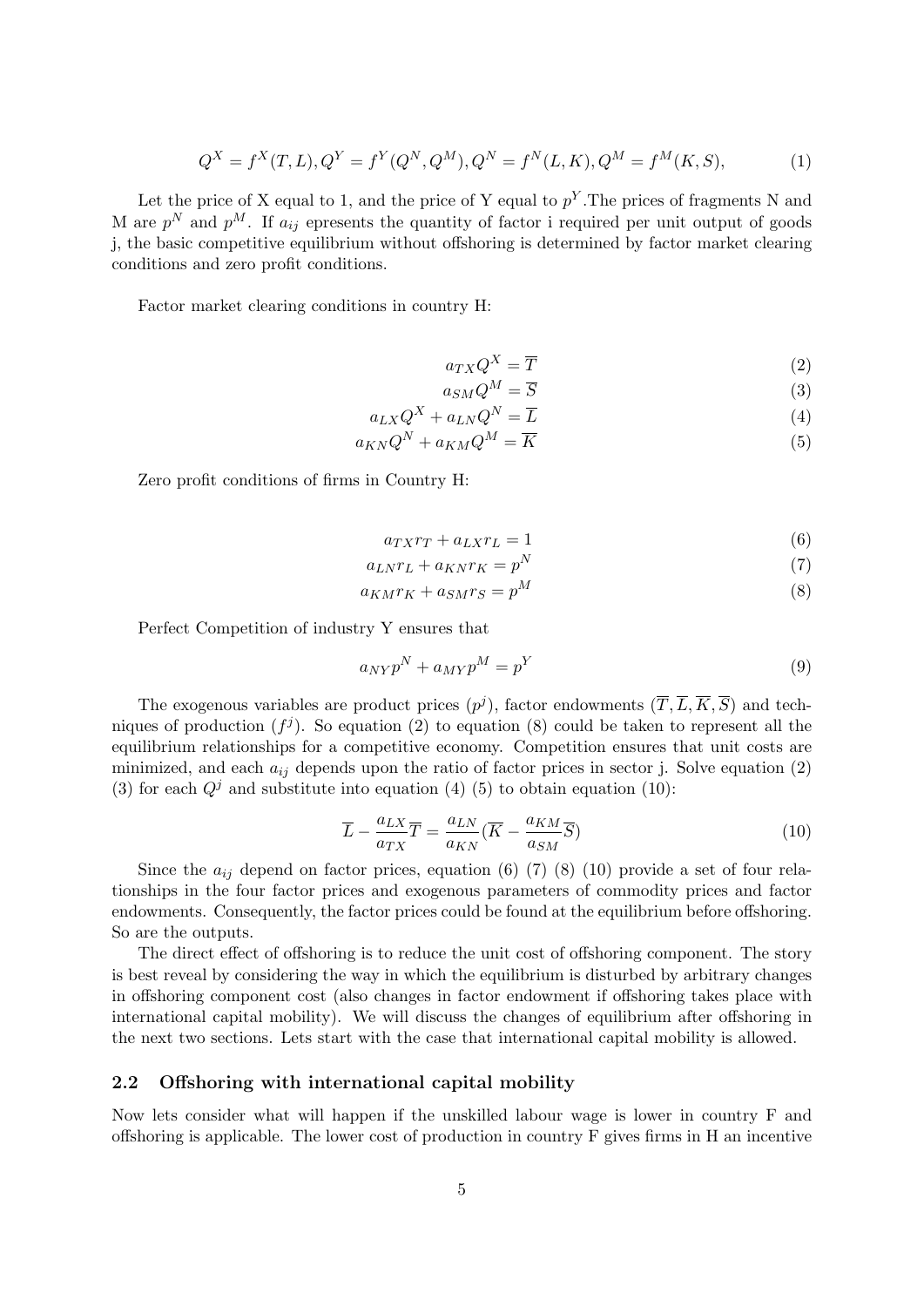to relocate the production to a lower cost place by offshoring. But the specific factor is not only specific to industry, but also specific to country, which means land and skilled labour in home cannot be replaced by those in foreign. Therefore, only intermediate product N can be outsourced.

We further assume that firms prefer establishing an affiliate with FDI rather than arm-length transaction because of better ownership and management system. In order to make the analysis simple and delete the effect of capital movement for higher rent, we assume that capital price in domestic and foreign equals before offshoring<sup>2</sup> ( $r_K = r_K^*$ ). If unskilled labour wage in foreign is less than that in home $(r_L > r_L^*)$ , and the technology for production N in home and foreign are the same $(a_{ij} = a_{ij}^*)$ , then offshoring of N from home to foreign will happen only if

$$
a_{LNTL} > a_{LNT_L}^* + c \tag{11}
$$

c is the transport cost of unit product N. If country F is a big economy with perfectly elastic unskilled labour supply, the production cost of N is constant. The direct effect of offshoring fragment N from country H to country F is to lower the production cost of N, and the preoffshoring equilibrium is disturbed by a reduction in  $p<sup>N</sup>$ . Differentiating equation (6) to (10) you will get equations below:

$$
\theta_{TX}\hat{r}_T + \theta_{LX}\hat{r}_L = 0 \tag{12}
$$

$$
\theta_{LN}\hat{r}_L + \theta_{KN}\hat{r}_K = \hat{p}^N \tag{13}
$$

$$
\theta_{SM}\hat{r}_S + \theta_{KM}\hat{r}_K = \hat{p}^M \tag{14}
$$

$$
\theta_{NY}\hat{p}^N + \theta_{MY}\hat{p}^M = 0 \tag{15}
$$

$$
\frac{\hat{\overline{L}} + \lambda_{LX} (\sigma_X (\hat{r}_L - \hat{r}_T) - \hat{\overline{T}})}{\lambda_{LN}} = \frac{\hat{\overline{K}} + \lambda_{KM} (\sigma_M (\hat{r}_k - \hat{r}_S) - \hat{\overline{S}})}{\lambda_{KN}} + \sigma_N (\hat{r}_K - \hat{r}_L)
$$
(16)

The "∧" over a variable denotes the relative change in that variable (e.g.  $\hat{r}_T$  is  $dr_T/r_T$ ). The  $\theta_{ij}$  refers to the cost share of factor i in industry j which is constant for Cobb-Douglas production function (e.g.  $\theta_{TX}$  is  $a_{T X} r_T/(a_{T X} r_T + a_{L X} r_L)$ ).  $\lambda_{ij}$  refers to the fraction of mobile factor i absorbed by the industry j (e.g.  $\lambda_{LN}$  is  $a_{LX}Q^X/(a_{LX}Q^X + a_{LN}Q^N)$ ).  $\sigma_j$  refers to the elasticity of substitution between factors in industry j (e.g.  $\sigma_X$  is  $(\hat{a}_{TX} - \hat{a}_{LX})/(\hat{r}_L - \hat{r}_T)$ ).

If offshoring takes place in form of FDI, from the assumption above we know that  $\hat{\overline{T}} = \hat{\overline{L}} =$  $\overline{S} = 0, \hat{r}_K = 0.$  So factor price effect of changes in intermediate Ns price and capital outflow are provided below.

$$
\hat{r}_L = \frac{\hat{p}^N}{\theta_{LN}} < \hat{p}^N < 0 \tag{17}
$$

$$
\hat{r}_S = \frac{\hat{p}^M}{\theta_{SM}} > \hat{p}_M = -\frac{\theta_{NY}\hat{p}^N}{\theta_{MY}} > 0
$$
\n(18)

$$
\hat{r}_T = -\frac{\theta_{NY}\hat{p}^N}{\theta_{TX}\theta_{LN}} > 0\tag{19}
$$

$$
\hat{\overline{K}} = (\frac{\lambda_{LX}\lambda_{KN}\sigma_X}{\lambda_{LN}\theta_{TX}\theta_{LN}} + \frac{\sigma_N}{\theta_{LN}})\hat{p}^N + \frac{\lambda_{KM}\sigma_X}{\theta_{SM}}\hat{p}^M
$$
\n(20)

It is clear that the return for skilled labour increases more proportional than changes of price of M, and the return for unskilled labour decrease more proportional than changes of price of N.

<sup>&</sup>lt;sup>2</sup>We use superscript \* to present variables in foreign country.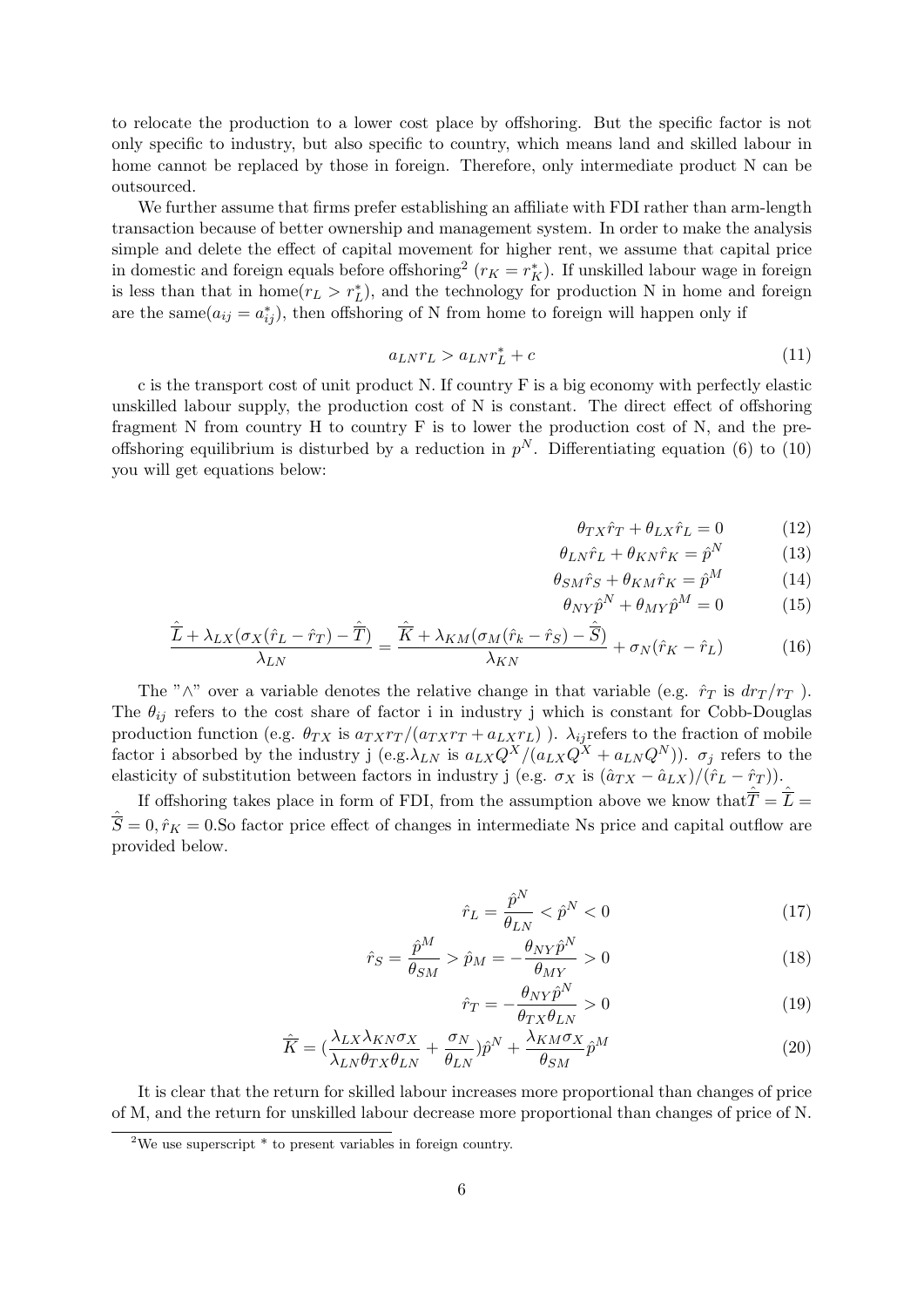The return for land increase more proportional than changes of price of N if  $\theta_{LX}/\theta_{TX}\theta_{LN} > 1$ . This is because the changes in commodity price must be trapped between the changes in the returns to factors used to produce each commodity.

The intuition of the equilibrium behind the equations is explained with the help of Figure 2. In Figure 2(a)  $GG'$  and  $HH'$  are the demand curves for unskilled labour in sector X and N, respectively. Given the endowment of land in sector X,  $GG'$  is unique and  $HH'$  can move up or down for different capital used in sector N and different price of N. In Figure 2(b)  $MM'$  and  $FF'$  are the demand curves for capital in sector N and M, respectively. Given the endowment of skilled labour and price of M,  $FF'$  is unique and  $MM'$  can move up or down for different unskilled labour used in sector N.



(a) Unskilled labour in sector X and N



(b) Capital in sector N and M

Figure 2: Factor movement after offshoring

If equation (11) is satisfied, then offshoring of intermediate N will happen and capital in sector N begins to move to foreign in the form of FDI to produce N. Now firms can produce the intermediate with a lower price, which will certainly decrease the price of N, and the  $HH'$ in Figure 2(a) moves downward to  $KK'$ . Unskilled labour formerly used to produce N moves to nowhere but sector X and capital formerly used to produce N moves abroad or to the sector M. Unskilled labour wage decreases and price of land increase because of the marginal revenue of land increases as more unskilled labour is used in sector X. As more intermediate N and less intermediate M are used to produce Y, it will increase the price of M. The skilled-labours wage will increase as the price of the other factor capital is constant. This process is shown in Figure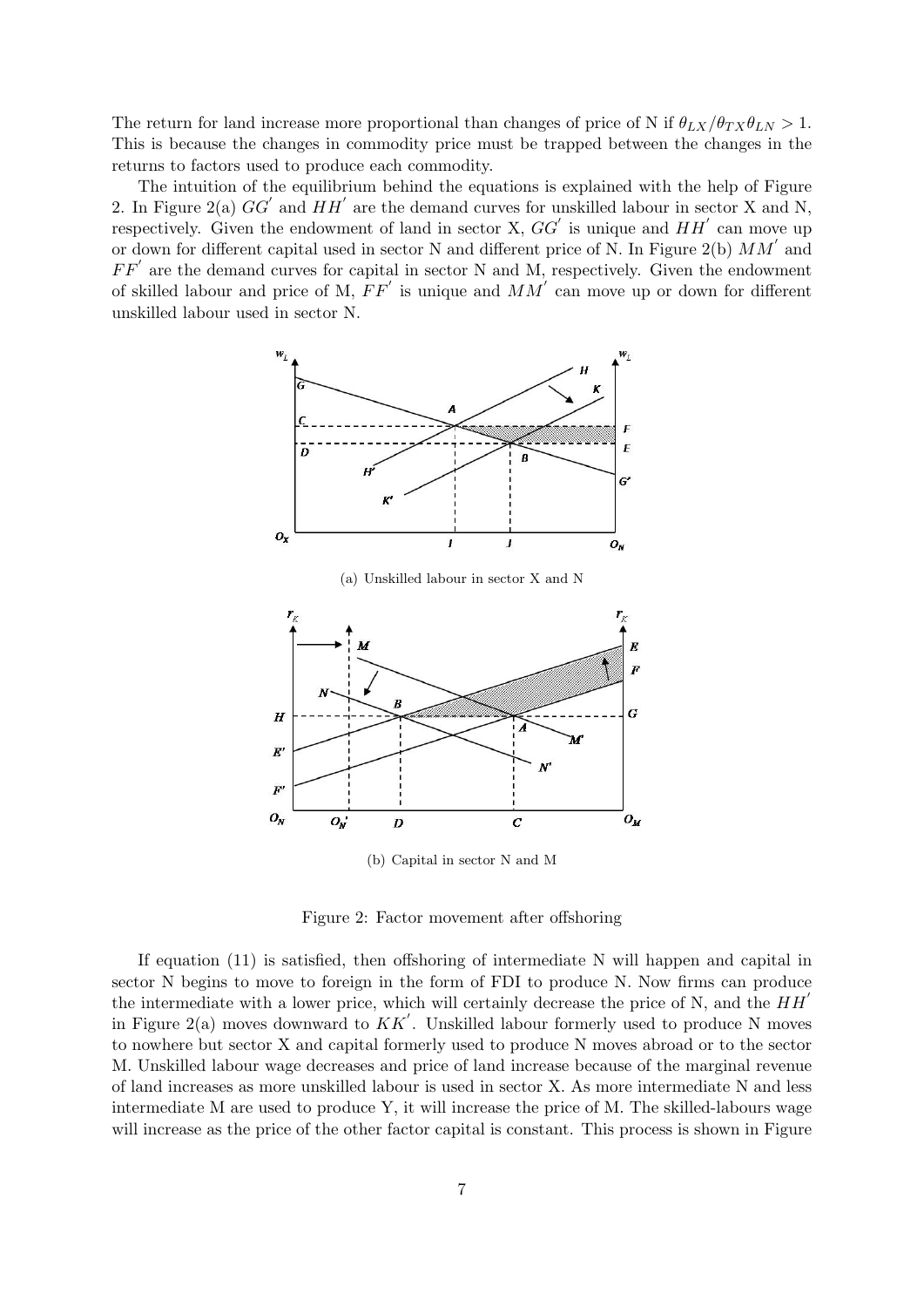2(b), where FDI outflow decreases the capital endowment at home, accompanied by a right shift from  $O_N$  to  $O_N'$  , and the demand curve of capital in sector N  $MM'$  moves down to  $NN'$ because of the falling price of N , and the demand curve of capital in sector M  $FF'$  move up to  $EE'$  because of the rising price of M. This process will continue until the cost of producing intermediate N at home and abroad equals. At the new equilibrium, point B in figure  $2(a)$  and 2(b), more X and more intermediate M are produced as more factors are allocated in industry X and sector M, and the total quantity of intermediate N from home and abroad are increased as  $Q^N/Q^M$  is larger if  $p^N/p^M$  is smaller.

How much capital is moved abroad could be illustrated by Figure 3. The upper right quadrant demonstrates unskilled labour demand in sector X, and OE is the endowment of unskilled labour . The lower left quadrant demonstrates capital demand in sector M and OH is the endowment of capital . Point A and B are the equilibrium before and after offshoring. The upper left quadrant shows the equilibrium set of  $r<sub>L</sub>$  and  $r<sub>K</sub>$ . If equation (11) is satisfied, the direct effect of offshoring is to decrease the production cost of N at home to the level of production cost at foreign with the transport cost included. The isoquant of N illustrated in the lower right quadrant. N<sub>0</sub> is the isoquant of intermediate N at the after-offshoring equilibrium price. Given Cobb-Douglas production function of N, ON is the capital-unskilled labour ratio at the factor price before offshoring. As the relative price of unskilled labour over capital decreases, the capital-unskilled labour ratio moves towards unskilled labour, shown as ON . Given domestic equilibrium factor price after offshoring  $(r_K$  and  $(r_L^* + c)/a_{LN}^*$ ) and the amount of unskilled labour used in sector  $N$  (shown as  $DE$ ), we know that the amount of capital used in sector N in country H is  $IJ$ , and investment to foreign country is  $KH - IJ$ .



Figure 3: Equilibiurm after offshoring

However, it is not necessary to have such equilibrium of incomplete specialization. If the demand curve for unskilled labour in sector X is very flat, it could be that when all of the unskilled labour is used to produce X, domestic production cost of intermediate N is still higher than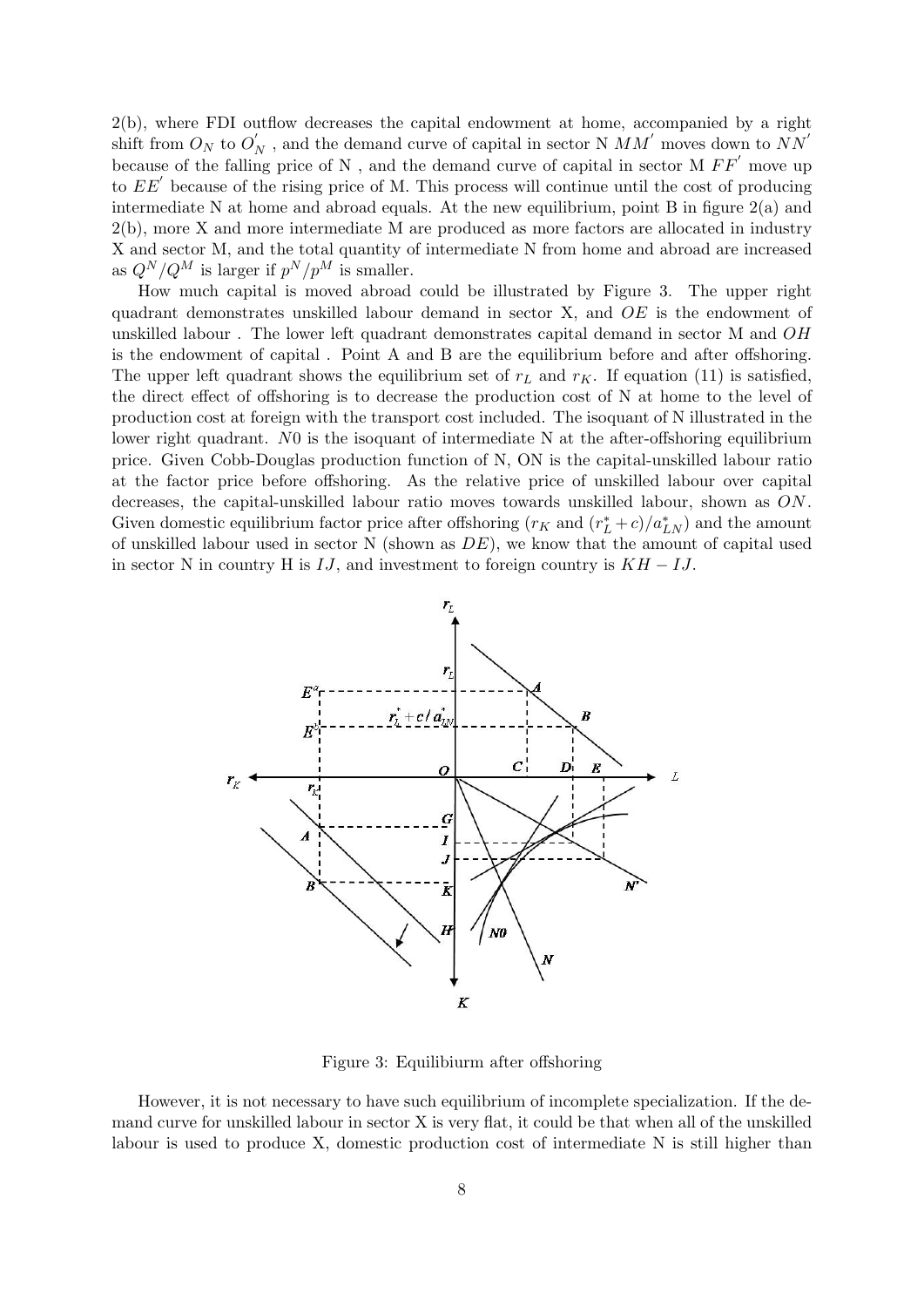that at foreign. Consequentially, all the intermediate N are outsourced to foreign and firms in H specialize in intermediate product M. At the equilibrium, consistent with equilibrium above, the price of land increases as more unskilled labour is allocated in industry X, and the skilled wage increase as the price of intermediate M increases, and the unskilled wage decreases, but higher than foreign effective unskilled wage, which is  $r_L^* + c/a_{LN}^*$ .

Proposition One: In the specific factor model with land and skilled labour as specific factor, offshoring with international factor mobility will drive the price of unskilled labour down, increase the price of specific factor, and enlarge the relative wage of skilled-unskilled workers. This conclusion is irrelevant to factor intensity of offshoring fragment and specialization degree at equilibrium after offshoring.

**Proof**: See equations(17), (18), (19).

#### 2.3 Offshoring without international capital mobility

Now lets consider another situation of offshoring if capital cannot move internationally. We keep other assumptions from above that unskilled wage at country H is larger than that in country F and capital price equals before offshoring. Country F is a large economy with perfect elasticity of supply of capital and unskilled labour, which means the production cost of intermediate N is constant in country  $F$ . The necessary condition that offshoring happens is still equation(11), which is production cost at home is larger than that in foreign plus transports cost.

If firms in country H begin to buy intermediate N from foreign country and it breaks the existing equilibrium. Much similar to the case above, the direct effect of offshoring is to reduce the production cost of intermediate N at country H to the level of F, which will decrease the price of N and increase the price of intermediate M in order to keep the price of Y unchanged. But now capital cannot move internationally. Knowing  $\hat{\overline{T}} = \hat{\overline{L}} = \hat{\overline{S}} = \hat{\overline{K}} = 0$ , we will get the changes of factor prices by solving equation (12) to (15) all together.

$$
\hat{r}_L = \Delta \hat{p}^N < 0 \tag{21}
$$

$$
\hat{r}_T = -\Delta \frac{\theta_{LX}}{\theta_{TX}} \hat{p}^N > 0 \tag{22}
$$

$$
\hat{r}_S = \Phi \hat{p}^M = -\Phi \frac{\theta_{NY} \hat{p}^N}{\theta_{MY}} > 0
$$
\n(23)

$$
\hat{r}_K = \frac{\hat{p}^M - \theta_{SM}\hat{r}_S}{\theta_{KM}}\tag{24}
$$

Where

$$
\Delta = \frac{\left(\frac{1}{\theta_{KN}} + \frac{\theta_{NY}}{\theta_{MY}\theta_{SM}}\right) \frac{\lambda_{KM}\sigma_M}{\lambda_{KN}} + \frac{\sigma_N}{\theta_{KN}}}{\frac{\lambda_{LN}\sigma_X}{\lambda_{LN}\theta_{TX}} + \frac{\lambda_{KM}\theta_{LN}\sigma_M}{\lambda_{KN}\theta_{KN}\theta_{SM}} + \frac{\sigma_N}{\theta_{KN}}} > 0
$$
\n
$$
\Phi = \frac{\left(\frac{\lambda_{LX}\sigma_X}{\lambda_{LN}\theta_{LN}\theta_{TX}} + \frac{\sigma_N}{\theta_{LN}}\right) \frac{\theta_{MY}}{\theta_{NY}} + \left(\frac{\lambda_{KM}\sigma_M}{\lambda_{KN}} + \frac{\lambda_{LN}\theta_{KN}\sigma_X}{\lambda_{LN}\theta_{LN}\theta_{TX}} + \frac{\sigma_N}{\theta_{LN}}\right) \frac{1}{\theta_{KM}}}{\frac{\lambda_{LN}\theta_{SM}\theta_{KN}\sigma_X}{\lambda_{LN}\theta_{KN}\theta_{LN}} + \frac{\theta_{SM}\sigma_N}{\theta_{KM}\theta_{LN}} + \frac{\lambda_{KM}\sigma_M}{\lambda_{KN}\theta_{KM}}} > 0
$$

It is clear that the returns for land and skilled-labour will increase and return for unskilledlabour will decrease. There will be a magnification effect of unskilled (or skilled) labour if  $\Delta > 1$ (or  $\Phi > 1$ ). The price of capital may go up (or down) depends on  $\theta_{SM}\Phi <$  (or  $>$  )1.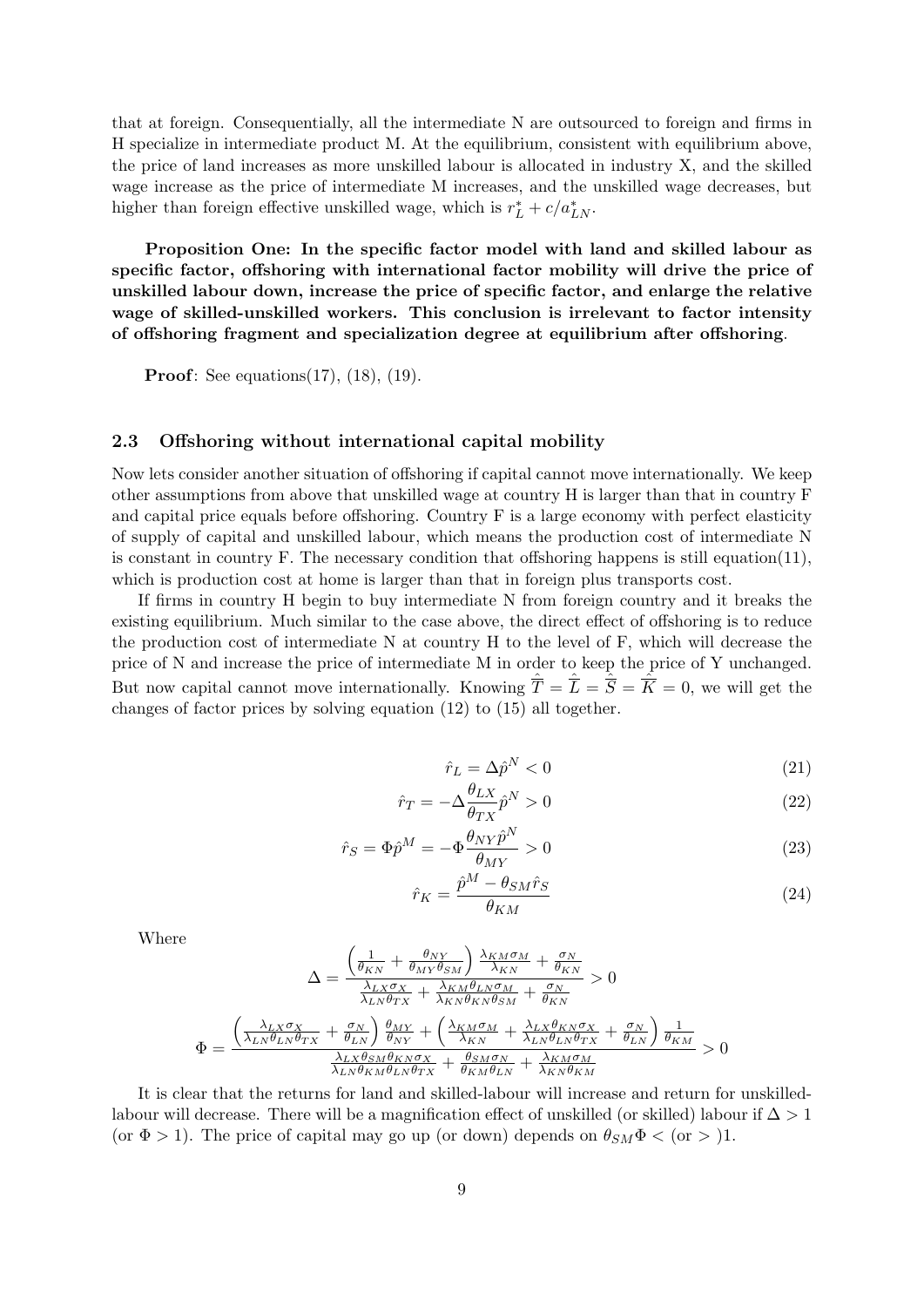The intuition of the equilibrium behind is similar to the section above. After offshoring, unskilled labour which is used to produce N moves to industry X and increases the price of land at the expense of decreasing unskilled wage. Capital which is used to produce N moves nowhere but sector M and skilled wage increase by the joint force of rising price M and more inflowing capital. Now it is hard to tell the changes of capital price. As shown in figure 2(b), a reduction of price of N will move the demand curve for capital in sector N down and a increase of price of M will move the demand curve for capital in sector M up, but it is not necessary to keep the new intersection point at point B, which depends on the income effect and substitute effect.

As illustrated in figure 4 , M0 is the isoquant of intermediate M before offshoring. An increase in the price of M shift the isoquant inward to M1 and the price of skilled labour and capital will increase at the same proportion if the capital-skilled labour ratio is unchanged, called income effect. However, this is not stable as more capital is attracted to sector M because of higher rent. Skilled labour is replaced by a cheaper capital so the capital-skilled labour ratio is increased and the relative capital-skilled labour return is decreased, called substitution effect. The skilled wage goes up definitely while the capital price is determined by which effect is stronger.



Figure 4: Changes of capital price after offshoring without international capital mobility

Again, it is not necessary to have such an incomplete specialization of equilibrium. If the demand curve for unskilled labour in sector X is very flat as  $GG'$  in figure 2(a), it could be that when all of the unskilled labour is used to produce X domestic production cost of N is still higher than foreign effective cost of N. Consequentially, all the intermediate N are outsourced to foreign and firms in country H specialize in intermediate product M. At the equilibrium, consistent with equilibrium above, the price of land increases as more unskilled labour is allocated in industry X, and the skilled workers' wage increase as both the price of intermediate M and capital used in sector M increase. Unskilled wage decreases and the change of capital price is ambiguous, which depends on income effect and substitution effect.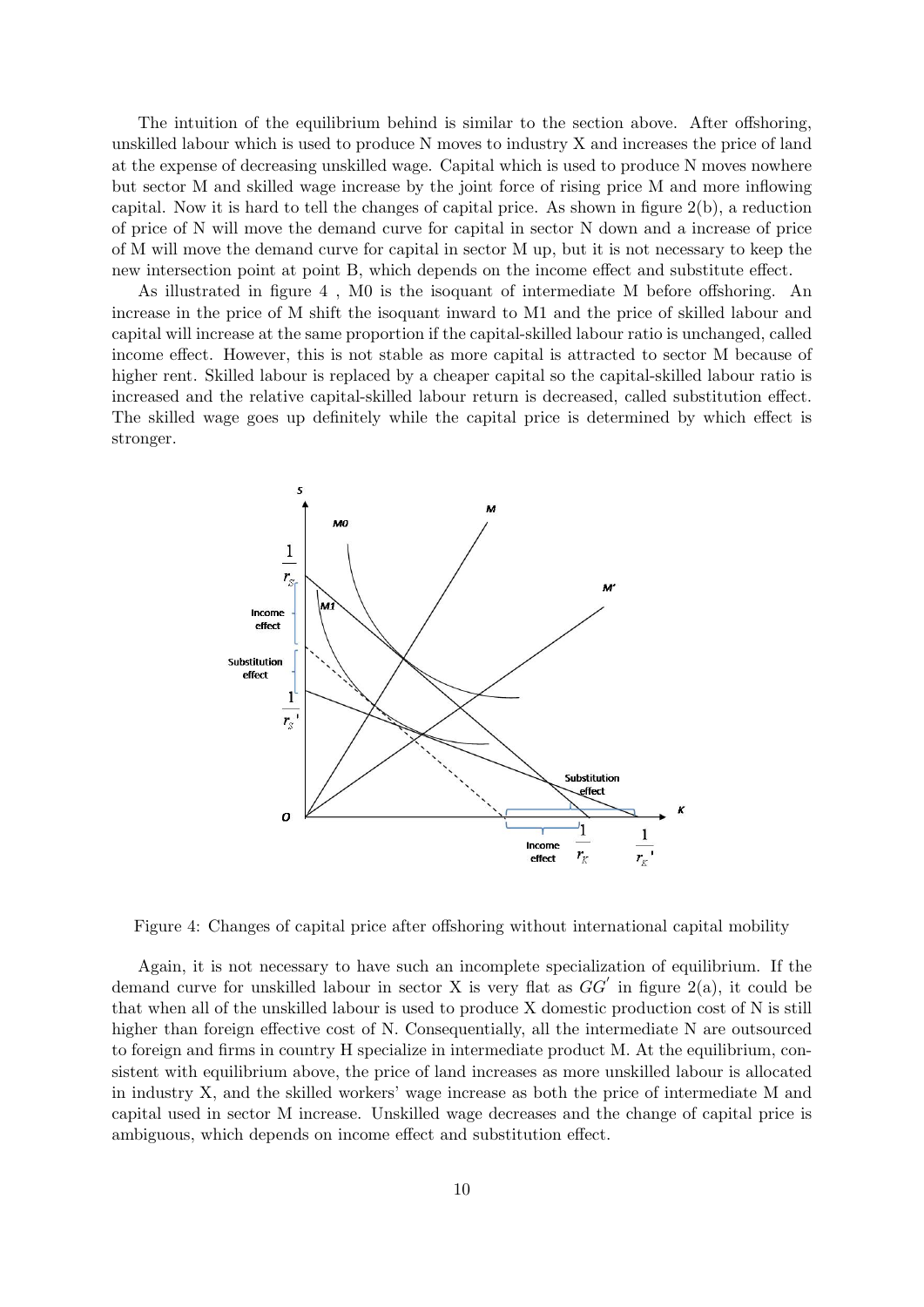Proposition Two: In the specific factor model with land and skilled labour as the specific factor, offshoring without international factor mobility will increase the price of specific factors, decrease the price of unskilled labour, and enlarge the gap between skilled and unskilled labour. This conclusion is irrelevant to factor intensity of offshoring fragment and specialization degree at equilibrium.

**Proof:** See equation(21) to  $(24)$ .

Table 1 in Appendix summarizes the changes of factor prices and outputs after offshoring with and without international factor mobility.  $\uparrow \downarrow -?$  denote an increasing, decreasing, unchanged and unsure movement. It is clear that output of each indusrty and relatvie wage of skilled and unskilled labor increase in both cases, which is irrevalant to factor intensity, specializatrion degree at equlibrium and international capital mobility.

### 3 Welfare Effect of Offshoring

Although the conclusion of factor price effect of offshoring in H-O framework has not reached an agreement, the positive effect of offshoring on welfare is accepted widely. Dose the welfare of home country gain from offshoring in specific factor model? Let us resort to the familiar calculus of areas if the welfare of a country is defined as the national income of factor owners. From last chapter we know that the income for unskilled labour is shrinking, and the income for land owners and skilled labour is increasing. The income for capital owners is unchanged in the case of offshoring with international capital mobility as it gets the same return in home and abroad, or uncertain in the case of offshoring without international capital mobility. So the overall change of welfare at home is calculated by the changes of all the incomes for each factor.

Take the case of offshoring with international capital mobility by Figure 2(a) and Figure  $2(b)$  as an example<sup>3</sup>. In Figure2(a), area GAC measures the income of land owners before offshoring and area  $CO_XO_NF$  measures the income of unskilled labour. Area  $CABD$  measures the additional income obtained by land owners after offshoring, and the income of unskilled labour is lost by the area CDEF after offshoring. The net loss of incomes for land owners and unskilled labour is shown clearly in the shadow area  $ABFE$  in Figure 2(a). Moreover, in Figure 2(b) the income obtained by skilled labour increases from area  $GAF$  to the area  $GEB$ after offshoring, and income of capital is unchanged as the area  $HGO_MO_N$ . So the net gain of capital owners and skilled labour is measured by shadow area  $BAFE$ . However, It is not clear to tell the overall welfare of home country after offshoring in specific factor model which is area  $BAFE$  minus area  $ABFE$ , but at least we know that the specific factor gains and the industrially mobile factor, unskilled labour, loses. Welfare of home country is more likely to lose after offshoring if the difference of unskilled labour wage between countries is larger, or the price of M increase less for a given reduction of the price of N, which means a smaller  $\theta_{NY}/\theta_{MY}$ from equation (9). Because unskilled labour loses more if the unskilled wage difference between countries are larger and skilled labour gains less from a smaller rise of price of M.

It is worth trying to show the welfare in a mathematical way and relate the changes of welfare to the parameters we have. The changes of welfare are measured by the changes of incomes obtained by factor owners:

<sup>&</sup>lt;sup>3</sup>The explanation of welfare after offshoring without international capital mobility is similar to that with international capital mobility, except the returns for capital. Land owners and skilled labour gain, and unskilled labour loses after offshoring. Because the change of capital rental is dependent on income and substitute effect, it is hard to tell whether capital owners gain. This process could be drawn in figures as well.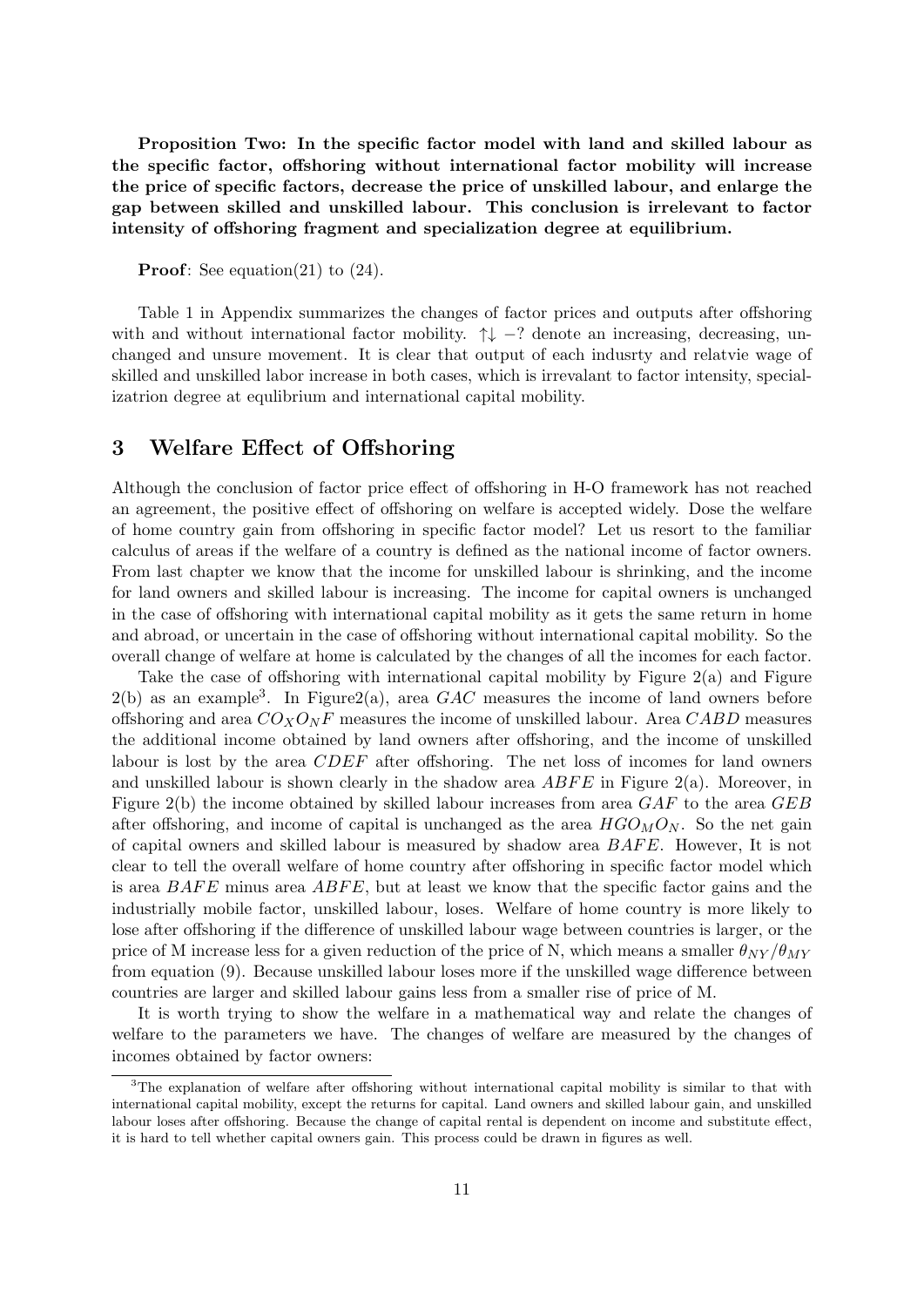$$
dW = dr_T \times T + dr_L \times L + dr_K \times K + dr_S \times S \tag{25}
$$

and equivalently,

$$
\hat{W} = \hat{r}_T \theta_{TW} + \hat{r}_L \theta_{LW} + \hat{r}_K \theta_{KW} + \hat{r}_S \theta_{SW}
$$
\n(26)

Where  $\theta_{iW}$  is the income share of factor i in welfare before offshoring. Taking  $dr_K = 0$  and equations  $(17)$  to  $(19)$  back into equation  $(26)$ , we get the changes of welfare for the case of offshoring with international capital mobility below:

$$
\hat{W} = \left( -\frac{\theta_{LX}\theta_{TW}}{\theta_{TX}\theta_{LN}} - \frac{\theta_{NY}\theta_{SW}}{\theta_{SM}\theta_{MY}} + \frac{\theta_{LW}}{\theta_{LN}} \right) \hat{p}^N \tag{27}
$$

And home country welfare will be worsened after offshoring if

$$
\frac{\theta_{LW}}{\theta_{LN}} - \frac{\theta_{LX}\theta_{TW}}{\theta_{TX}\theta_{LN}} - \frac{\theta_{NY}\theta_{SW}}{\theta_{SM}\theta_{MY}} > 0
$$
\n(28)

Similarly, taking equations  $(21)$  to  $(24)$  back into equation  $(26)$ , we get the changes of welfare for the case of offshoring without international capital mobility below:

$$
\hat{W} = \left( \left( \theta_{LW} - \frac{\theta_{LX} \theta_{TW}}{\theta_{TW}} \right) \Delta + \left( 1 + \frac{\theta_{KW}}{\theta_{KM}} \right) \frac{\theta_{SM} \theta_{NY} \Phi}{\theta_{MY}} - \frac{\theta_{NY} \theta_{KW}}{\theta_{KM} \theta_{MY}} \right) \hat{p}^N \tag{29}
$$

And home countrys welfare will be worsened after offshoring if

$$
\left(\theta_{LW} - \frac{\theta_{LX}\theta_{TW}}{\theta_{TW}}\right)\Delta + \left(1 + \frac{\theta_{KW}}{\theta_{KM}}\right)\frac{\theta_{SM}\theta_{NY}\Phi}{\theta_{MY}} > \frac{\theta_{NY}\theta_{KW}}{\theta_{KM}\theta_{MY}}
$$
(30)

Proposition Three: The welfare of home country might be worsened after offshoring with (or without) international capital mobility, if equality  $(28)$  (or  $(30)$ ) is satisfied.

Proof: See equations (27) (28) (29) (30).

### 4 Unskilled Labour Training

There is a chance to get educated. Suppose some of the unskilled labour can be trained to equivalent skilled labour. The cost is so small that we can ignore it. Whats the effect of labour endowment change on factor returns? The answer is not as simple as above. We take the equilibrium after offshoring with and without international capital mobility but before labour training as the benchmark, and compare the changes of factor prices and outputs after training with it.

After unskilled labour training, we have  $\hat{\overline{T}} = 0, \hat{\overline{L}} < 0, \hat{\overline{S}} > 0, r_K = 0$  for the case of offshoring with international capital mobility;  $\hat{\overline{T}} = \hat{\overline{K}} = 0, \hat{\overline{L}} < 0, \hat{\overline{S}} > 0$  for the case of offshoring without international capital mobility. Taking these back into equation  $(12)$  to  $(16)$ , we can solve the new equilibrium.

Lemma 1 : If offshoring is in the form of FDI, unskilled labour training has no effect on equilibrium factor price. The welfare of home country is better after labour training.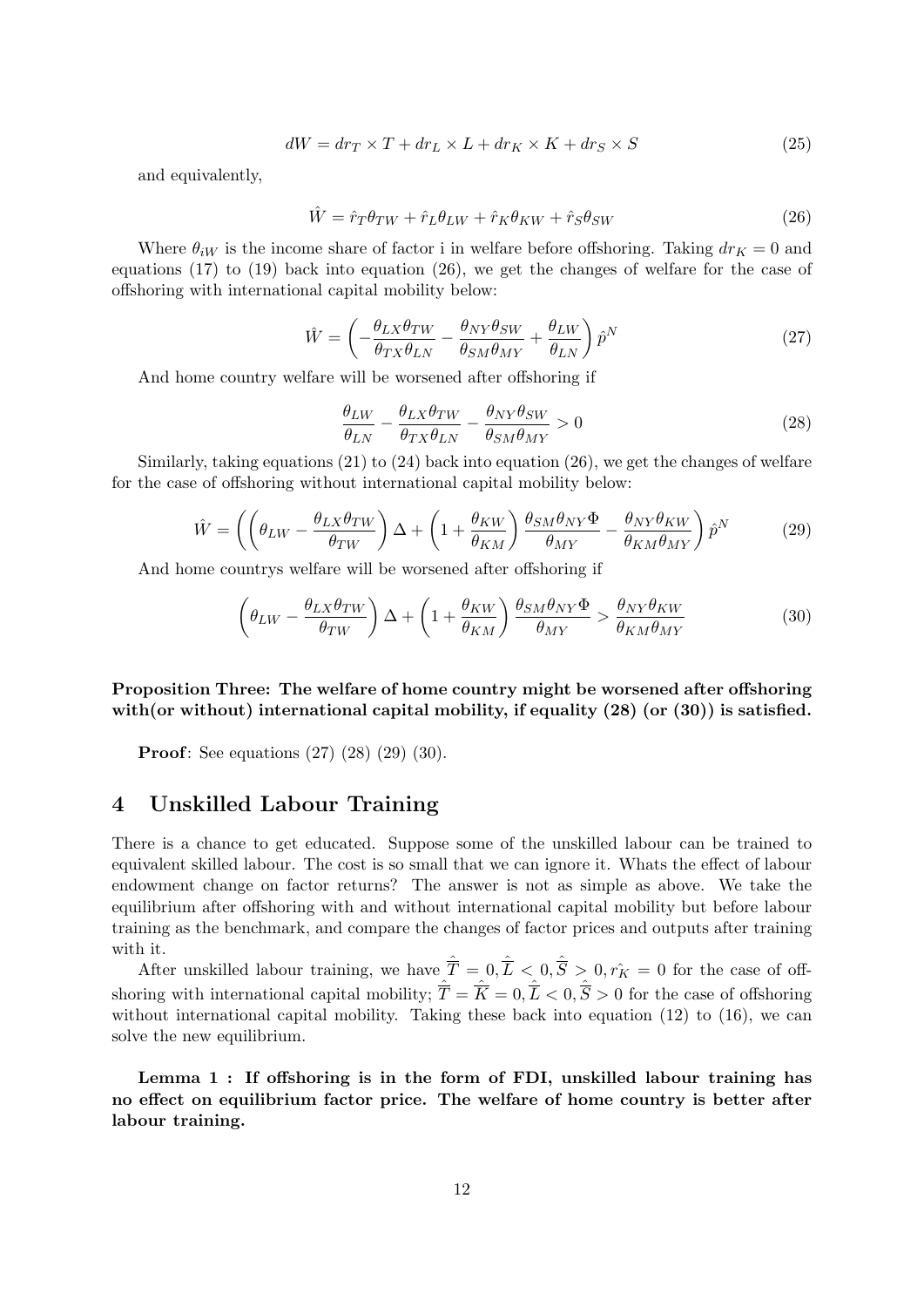**Proof**: If the international capital mobility is allowed, taking  $\hat{\overline{T}} = 0$ ,  $\hat{\overline{L}} < 0$ ,  $\hat{\overline{S}} > 0$ ,  $r_K = 0$ back into equation (12) to (16), we can solve the new equilibrium.

$$
\hat{r}_L = \frac{\hat{p}^N}{\theta_{LN}}, \hat{r}_S = -\frac{\theta_{NY}\hat{p}^N}{\theta_{MY}}, \hat{r}_T = -\frac{\theta_{NY}\hat{p}^N}{\theta_{TX}\theta_{LN}}
$$
\n(31)

the changes of factor prices after labour training are exactly the same to equation (17) to (19), which are the changes of factor prices after offshoring without labour training.

From equation (27), we know

$$
\frac{d\hat{W}}{d\theta_{SW}} = -\frac{\theta_{NY}}{\theta_{SM}\theta_{MY}}p^{\hat{N}} > 0, \frac{d\hat{W}}{d\theta_{LW}} = \frac{p^{\hat{N}}}{\theta_{LN}} > 0.
$$

So  $d\hat{W} > 0$ , when  $d\theta_{SW} > 0$  and  $d\theta_{LW} < 0$ .

The international mobility of capital will make sure that the rent of capital will not change, which will not only keep the wage of skilled labour unchanged as the prices of intermediate N and M are unchanged, but also keep the unskilled labour unchanged because the cost of N at home should equal that at foreign at the equilibrium. Now, the welfare of home country is also improved as national income increase as less unskilled labour and equivalent more skilled labour are in the economy.

Lemma 2: If there is no international factor mobility, unskilled labour training for equivalent skilled labour will make the unskilled labour wage decrease more (or less), the skilled labour wage increase less (or more), the return for land increase more (or less), and the return for capital improved (worsened),only when the skilled-labour capital ratio in sector M is less (or greater) than unskilled-labour capital ratio in sector N.

Proof: If international mobility of capital is not allowed, the equilibrium of labour training is solved by taking  $\hat{\overline{T}} = \hat{\overline{K}} = 0, \hat{\overline{L}} < 0, \hat{\overline{S}} > 0$  back into equation (12) to (16):

$$
\begin{split} \hat{r_{L}}' &= \Delta \hat{p}^{N} - \frac{1}{\Theta} \left( \frac{\hat{\overline{L}}}{\lambda_{LN}} + \frac{\lambda_{KM}}{\lambda_{KN}} \hat{\overline{S}} \right) < 0, \hat{r_{T}}' = -\frac{\theta_{LX}}{\theta_{TX}} \hat{r_{L}}' > 0, \\ \hat{r_{S}}' &= \Phi \hat{p}^{M} - \frac{1}{\Omega} \left( \frac{\hat{\overline{L}}}{\lambda_{LN}} + \frac{\lambda_{KM}}{\lambda_{KN}} \hat{\overline{S}} \right) > 0, \hat{r_{K}}' = \frac{\hat{p}^{M} - \theta_{SM} \hat{r}_{S}}{\theta_{KM}} \end{split}
$$

where

$$
\Theta = \frac{\lambda_{LX}\sigma_X}{\lambda_{LN}\theta_{TX}} + \frac{\lambda_{KM}\theta_{LN}\sigma_M}{\lambda_{KN}\theta_{KN}\theta_{SM}} + \frac{\sigma_N}{\theta_{KN}} > 0,
$$
  

$$
\Omega = \frac{\lambda_{LX}\theta_{SM}\theta_{KN}\sigma_X}{\lambda_{LN}\theta_{KM}\theta_{LN}\theta_{TX}} + \frac{\theta_{SM}\sigma_N}{\theta_{KM}\theta_{LN}} + \frac{\lambda_{KM}\sigma_M}{\lambda_{KN}\theta_{KM}} > 0.
$$

From equation  $(21)$  to  $(24)$ , we know

$$
\hat{r}'_L - \hat{r}_L = -\frac{1}{\Theta} \left( \frac{\hat{\overline{L}}}{\lambda_{LN}} + \frac{\lambda_{KM}}{\lambda_{KN}} \hat{\overline{S}} \right), \hat{r}'_T - \hat{r}_T = \frac{\theta_{LX}}{\theta_{TX}} \frac{1}{\Theta} \left( \frac{\hat{\overline{L}}}{\lambda_{LN}} + \frac{\lambda_{KM}}{\lambda_{KN}} \hat{\overline{S}} \right),\tag{32}
$$

$$
\hat{r}'_S - \hat{r}_S = -\frac{1}{\Omega} \left( \frac{\hat{\overline{L}}}{\lambda_{LN}} + \frac{\lambda_{KM}}{\lambda_{KN}} \hat{\overline{S}} \right), \hat{r}'_K - \hat{r}_K = \frac{\theta_{SM}}{\theta_{KM}} \frac{1}{\Omega} \left( \frac{\hat{\overline{L}}}{\lambda_{LN}} + \frac{\lambda_{KM}}{\lambda_{KN}} \hat{\overline{S}} \right)
$$
(33)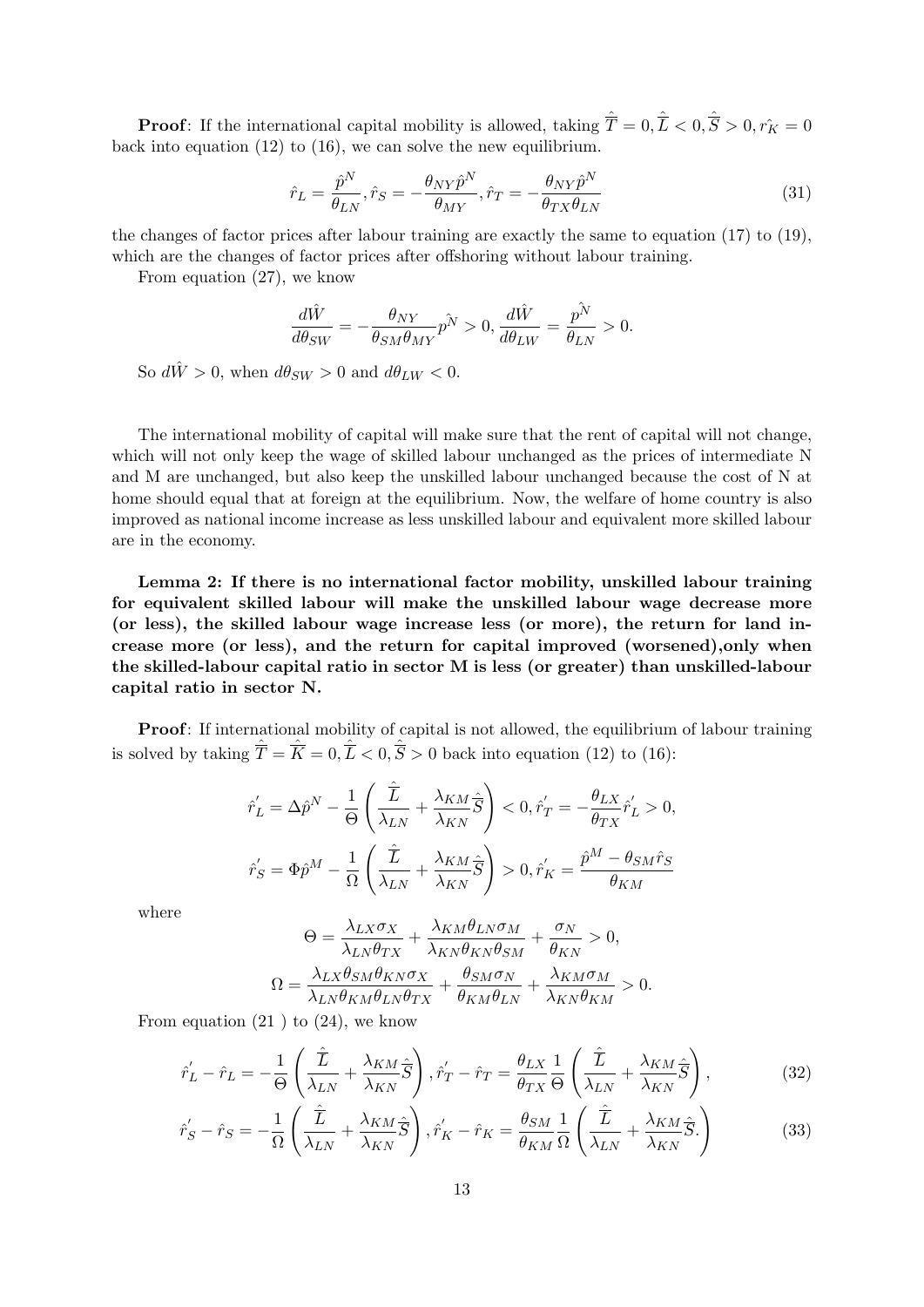If the unskilled labour becomes equivalent skilled labour after training  $(dL = -dS < 0)$ , we have

$$
\frac{\hat{\overline{L}}}{\lambda_{LN}} + \frac{\lambda_{KM}}{\lambda_{KN}} \hat{\overline{S}} = \left(\frac{1}{\lambda_{LN}L} - \frac{\lambda_{KM}}{\lambda_{KN}S}\right) dL.
$$

If the skilled-labour capital ratio in sector M is less (or larger) than unskilled-labour capital ratio in sector N, we have

$$
\frac{S}{K\lambda_{KM}} < (>)\frac{L\lambda_{LN}}{K\lambda_{KN}},
$$

which means

$$
\frac{\hat{\overline{L}}}{\lambda_{LN}} + \frac{\lambda_{KM}}{\lambda_{KN}} \hat{\overline{S}} > (<) 0.
$$

From equation(32) (33), we know

$$
\hat{r}'_L <(>)\hat{r}_L, \hat{r}'_S <(>)\hat{r}_S, \hat{r}_T <(>)\hat{r}'_T, \hat{r}_K <(>)\hat{r}'_K.
$$

It is easy to understand the intuition behind those equations. Lets begin with the simplest.  $\frac{S}{K^M} = \frac{L}{K^M}$ , it means the capital which was used to produce N with unskilled labour is just enough for producing M with the same amount of newly trained skilled labour, given the equilibrium factor price. So factor price will not change at all. The output of N decreases domestically and increases abroad, and the output of M increases as more factors are allocated in sector M.

If  $\frac{S}{K^M} < \frac{L}{K^M}$ , it means the capital which was used to produce N with unskilled labour is not enough for producing M with the same amount of newly trained skilled labour, given the equilibrium factor price. There is a shortage for capital, so the price of skilled labour will decrease and the price of capital will increase. But this is not a stable equilibrium because it breaks the condition that production cost of N in H and F equals. So price adjustment continues. At this moment, the cost of N in H is higher than that in F, resulting in that more N is outsourced. Further offshoring drives more capital go to sector M, which help to satisfy the exceeding demand for capital in sector M, and more unskilled labour go to sector N, which drops the price of unskilled labour. This process will continue until that the costs of production N in H and F equal again. In the end, unskilled labour wage goes down as more unskilled labour is used in industry X, and price of capital goes up because the production cost in H equals that in F which is unchanged. The price of land goes up and skilled wage goes down as more skilled labour is supplied after training. Its not easy to say whether the relative wage gap goes up or down, as both unskilled and skilled labours are paid less. But we know that offshoring is reinforced.

If  $\frac{S}{K^M} > \frac{L}{K^M}$ , it means capital is redundant compared to trained skilled labour, and the price of skilled labour will increase and the price of capital will decrease. Now the production cost of N in H is lower than that in F. Offshoring will be reduced and labour used in sector X go back to sector N, which lead a rise in unskilled labour price, and capital used in sector M go back to N, which prevent capital price from declining. This process continues until that the costs of production N in H and F equal again. Again, its hard to say the relative wage gap as skilled and unskilled wage goes up at the same time. But we know that offshoring is weakened.

However, we shouldnt forget the situation of Complete Specialization. If the pre-training equilibrium without international capital mobility is that all the unskilled labour is employed in sector X, the reduction in supply of unskilled labour will leads to a rise in unskilled labour wage and a decline in factor price of land. Similarly, the increase in supply of skilled labour will lead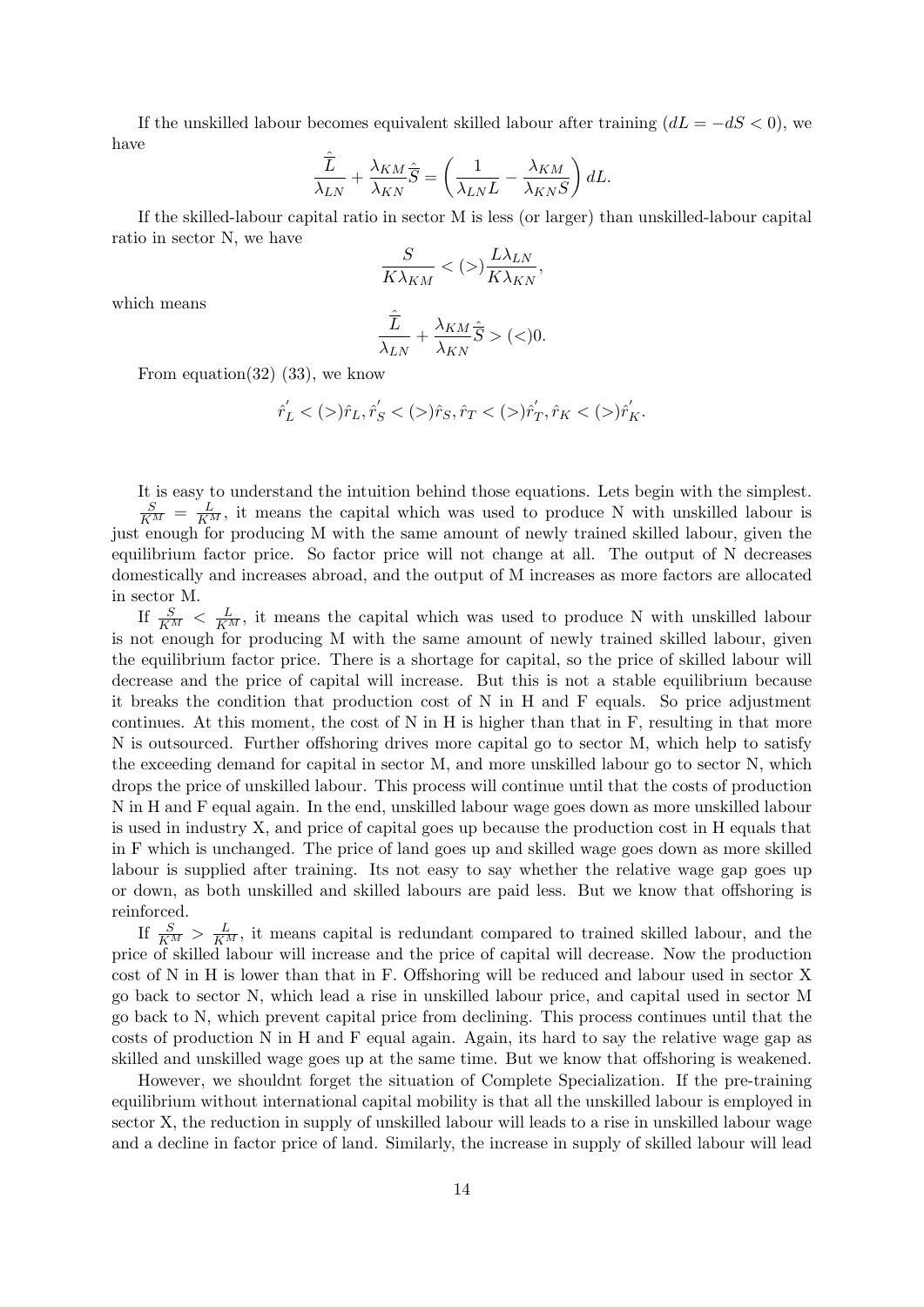to a decline in skilled labour wage and a rise in factor price of capital. So the relative wage gap has been narrowed. The domestic price for factors used in the production of N increase, which in turn reinforces the necessary condition for Complete Specialization of Offshoring. If the pre-training equilibrium offshoring is with international capital mobility, analysis will be much easier. Unskilled labour training will increase the wage of unskilled labour and decrease the rent for land, just as illustrated in the case of offshoring without international capital mobility. International Capital mobility will keep the capital price unchanged, which guarantees that the skilled labour wage is unchanged as well. As illustrated in Lemma 1, the overall welfare of home country will be improved as the gains for the unskilled labour can compensate the net loss in land owners.

Table 2 in Appendix summarizes the changes of factor prices after labour training. Compared to the pre-training equilibrium after offshoring with international capital mobility, the welfare of home country will be improved. If the pre-training equilibrium of offshoring without international capital mobility is complete specialization, offshoring will be reinforced after labour training and the relative wage will decline. If the pre-training equilibrium of offshoring without international capital mobility is incomplete specialization, the relative wage gap depends on relative capital/labour ratio in sector N and M.

Proposition Four: If arbitrary amount of unskilled labour is trained for equivalent amount of skilled labour, changes of factor prices are dependent on pre-training equilibrium, international capital mobility and capital intensity of fragments. Relative wage of skilled and unskilled workers will be narrowed for sure only when the pre-training equilibrium is complete specialization.

Proof: See Lemma 1, Lemma 2 and Table 2.

### 5 Concluding Remarks

Concerns about skilled and unskilled wage gap-enlarging implication and welfare-reducing implication of offshoring appear to be reasonable. By allowing skilled labour to be specific to the industry, offshoring from a small open economy will improve the gains of specific factors (land and skilled labour), and harm the industrially mobile nonspecific factor (unskilled labour). Consequentially, the relative wage between skilled and unskilled labour is increasing, and the output of each industry is expanding. These conclusions are robust and irrelevant to capital mobility between countries, complete specialization or incomplete specialization at equilibrium and factor intensity of offshoring fragment. The price of capital, which moves between sectors within an industry rather than industries, is unchanged if international capital moblity is allowed, or dependent on the price effect of rising price of M and substitution effect between capital and skilled labour in the case of offshoring with an arm-length transaction. See 1 in Appendix A for details. The welfare effect of offshoring in the specific factor model is not necessarily positive, if welfare is defined as the national incomes of factor owners. The overall welfare gains is measured by area  $BAFE$  in figure 2(b) minus area  $ABFE$  in figure 2(a), and welfare could be worsened after offshoring more likely if the difference of unskilled wage between home is larger or price of M increases less given a reduction in price of N.

The aim of this work is to show whether the factor price effect of offshoring in specific factor model is robust. Not surprisingly, The conclusion here is more robust than that in H-O framework which depends on factor intensity of offshoring fragment, and also more robust than Kohler [2001] whose conclusion is also from a specific framework that wage will decrease if offshoring takes place with FDI or labour-intensive fragment is outsourced without FDI. In con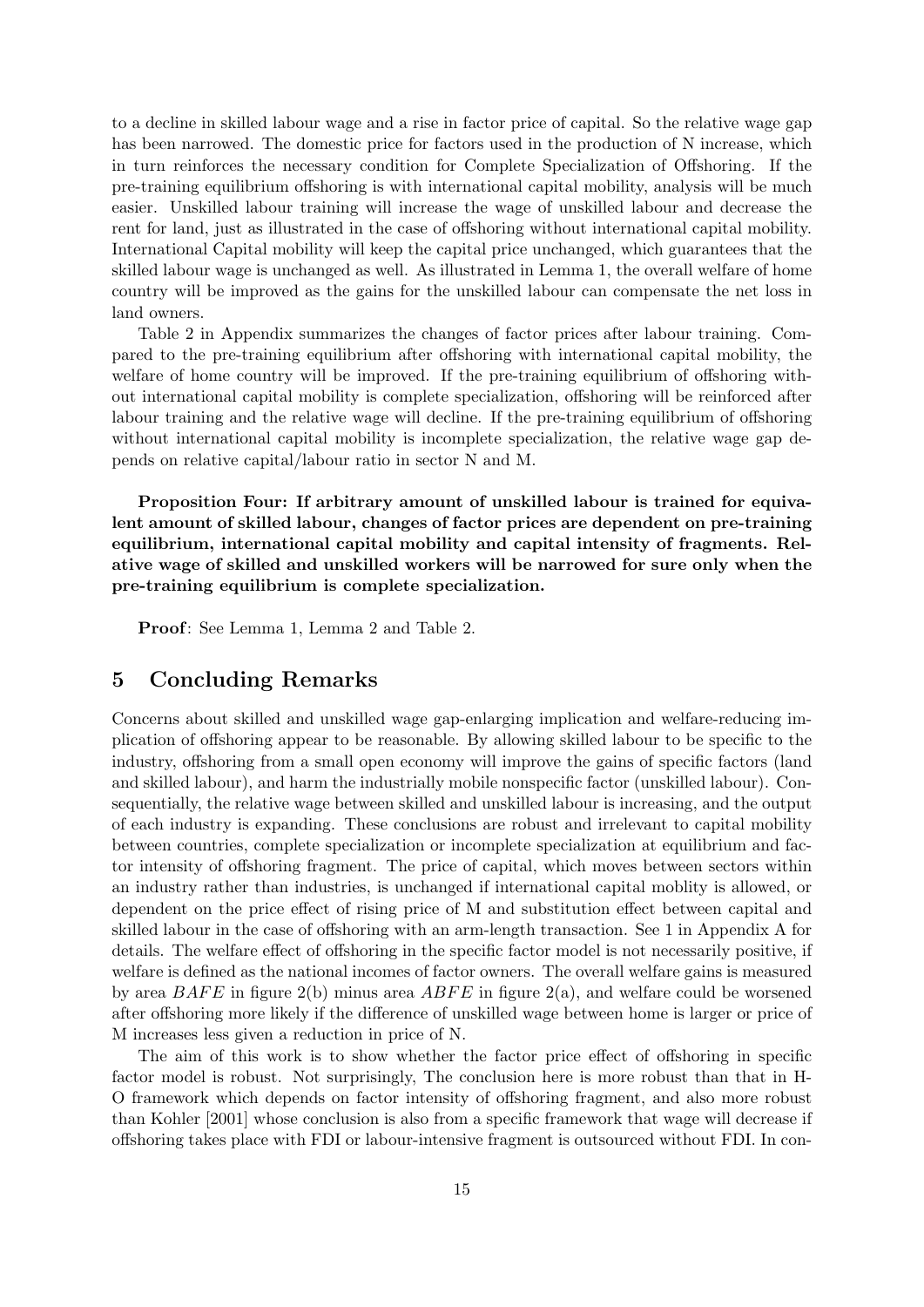trast to Kohler [2001], equilibrium of offshoring could be complete specialization or incomplete specialization both with and without international capital mobility, dependent on the unskilled wage gap between countries and the slope of unskilled labour demand curve in industry X.

The mechanism behind the model is consistent with Grossman and Rossi-Hansberg [2008]. They illustrate 3 different effect of offshoring, which is relative-price effect, productivity effect and input-supply effect. In our paper, firstly we assume that country H is a small economy facing given world price, but there is actually relative price effect in our paper. Lowering the cost of offshoring fragment N increases the price of another fragment M, as the final goods price of Y is given by the world market. The rise in the price of fragment M benefits its specific factor, while the decline in the price of fragment N harms the unskilled labour. Secondly, firms in H outsource fragment N to a lower cost location and improve their efficiency. Factor price changes after offshoring, acting like a sector-biased technology change. Finally, after offshoring, unskilled labour and capital which are formerly used for producing N need to be absorbed by other sectors to clear the factor market. Factor price changes because of the changes of factor used in each sector, which is called input supply effect.

This paper also investigates the effect of factor endowment changes on factor prices. If certain amount of unskilled labour becomes equivalent skilled labour after training and education, the situation of unskilled labour may not be better which depends on pre-training equilibrium, international capital mobility and capital intensity of fragments. If the pre-training equilibrium is complete specialization of offshoring, then we know the skilled-unskilled wage gap will be narrowed, as well expected. If the pre-training equilibrium is incomplete specialization, the skilled-unskilled wage gap depends on the relative capital/labour ratio in each intermediate product in the case of offshoring without FDI, or is constant in the case of offshoring with FDI.

Even if the final goods price is affected after offshoring, lets say a reduction in  $p<sup>Y</sup>$ , the conclusions above can be held as well under certain conditions, because the changes of factor prices are according to the changes of price of N and M. So as long as the price of N decreases and the price of M increases after offshoring, the skilled labour and land owner will always gain while the unskilled labour lose, and the welfare of home country may be worsened. However, things will be different if the price of intermediate N and M decreases both. More works will be focused on this extension later.

## Appendix

| Table 1: Changes of factor prices and outputs after offshoring |  |  |  |  |                                               |  |  |  |
|----------------------------------------------------------------|--|--|--|--|-----------------------------------------------|--|--|--|
| Factor price or output                                         |  |  |  |  | $r_T$ $r_L$ $r_K$ $r_S$ $r_S/r_L$ $Q^X$ $Q^M$ |  |  |  |
| Offshoring With<br>International Factor mobility               |  |  |  |  | $\downarrow$ - 1 1 1 1                        |  |  |  |
| Offshoring Without<br>International Factor mobility            |  |  |  |  | ↑ ↓ ? ↑ ↑ ↑ ↑                                 |  |  |  |

Table 1: Changes of factor prices and outputs after offshoring

↑↓ −?denote an increasing, decreasing, unchanged and unsure movement.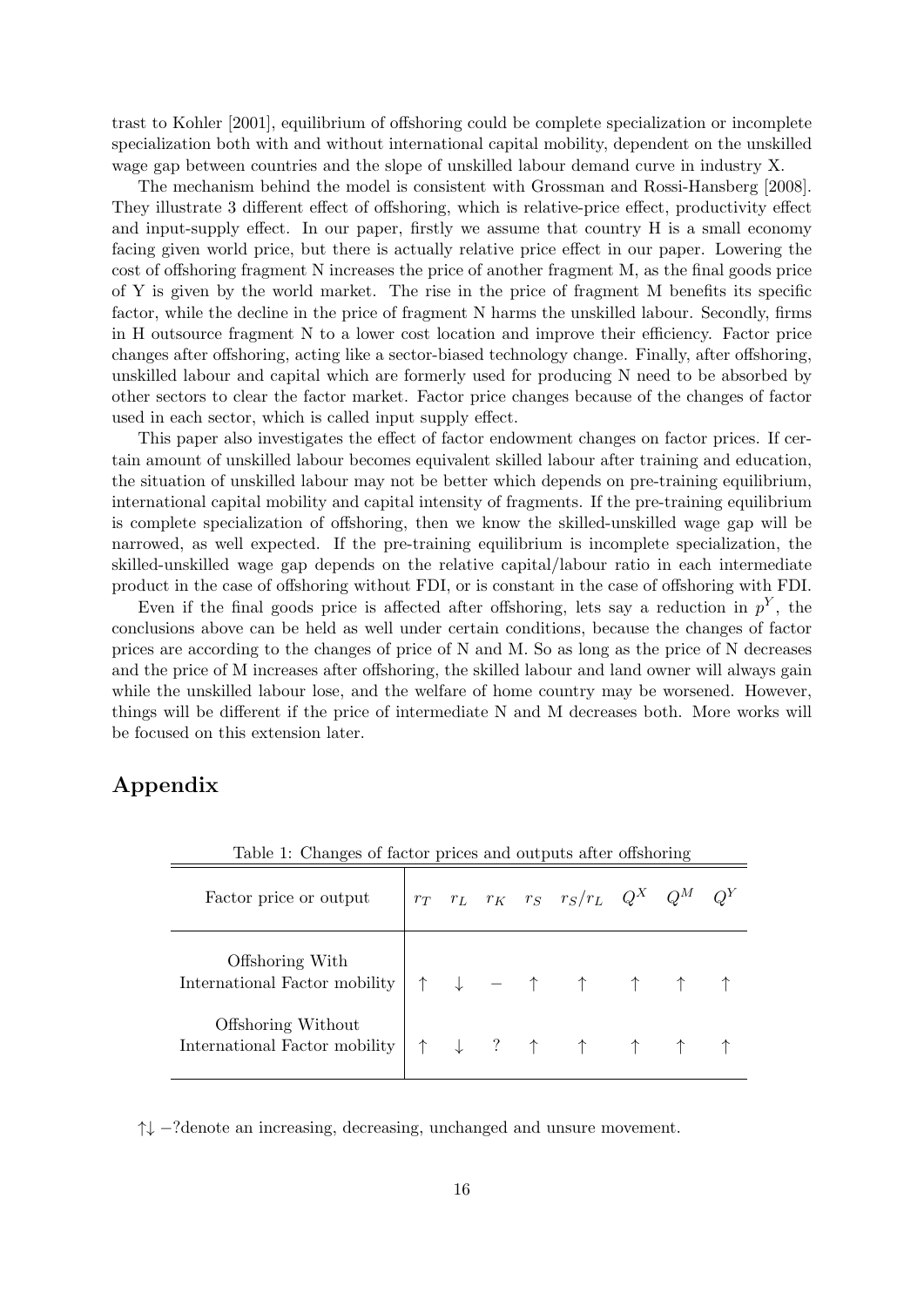| Pre-training equilibrium                                                                                 |  |  |  | $r_T$ $r_L$ $r_K$ $r_S$ $r_S/r_L$                                                                                                                                                                                                                                                                         |
|----------------------------------------------------------------------------------------------------------|--|--|--|-----------------------------------------------------------------------------------------------------------------------------------------------------------------------------------------------------------------------------------------------------------------------------------------------------------|
| Offshoring Without International Factor mobility                                                         |  |  |  |                                                                                                                                                                                                                                                                                                           |
| Complete Specialization                                                                                  |  |  |  |                                                                                                                                                                                                                                                                                                           |
| Incomplete Specialization<br>$\frac{\frac{S}{K_M^M}<\frac{L}{K_M^M}}{\frac{K_M}{K_M^M}>\frac{L}{K_M^M}}$ |  |  |  | $\begin{array}{ccccccc}\n\uparrow & \uparrow & \downarrow & \downarrow & \downarrow \\ \hline\n\end{array}$<br>$\begin{array}{ccccccccccccc} \uparrow & & \downarrow & & \uparrow & & \downarrow & & ? \\ - & - & - & - & - & - \\ \downarrow & & \uparrow & & \downarrow & & \uparrow & & ? \end{array}$ |
| <b>Offshoring With International Factor mobility</b>                                                     |  |  |  |                                                                                                                                                                                                                                                                                                           |
| Complete Specialization                                                                                  |  |  |  |                                                                                                                                                                                                                                                                                                           |
| Incomplete Specialization                                                                                |  |  |  |                                                                                                                                                                                                                                                                                                           |

|  | Table 2: Factor price changes after labour training |  |  |  |  |  |  |
|--|-----------------------------------------------------|--|--|--|--|--|--|
|--|-----------------------------------------------------|--|--|--|--|--|--|

 $\uparrow\downarrow$  –?denote an increasing, decreasing, unchanged and unsure movement.